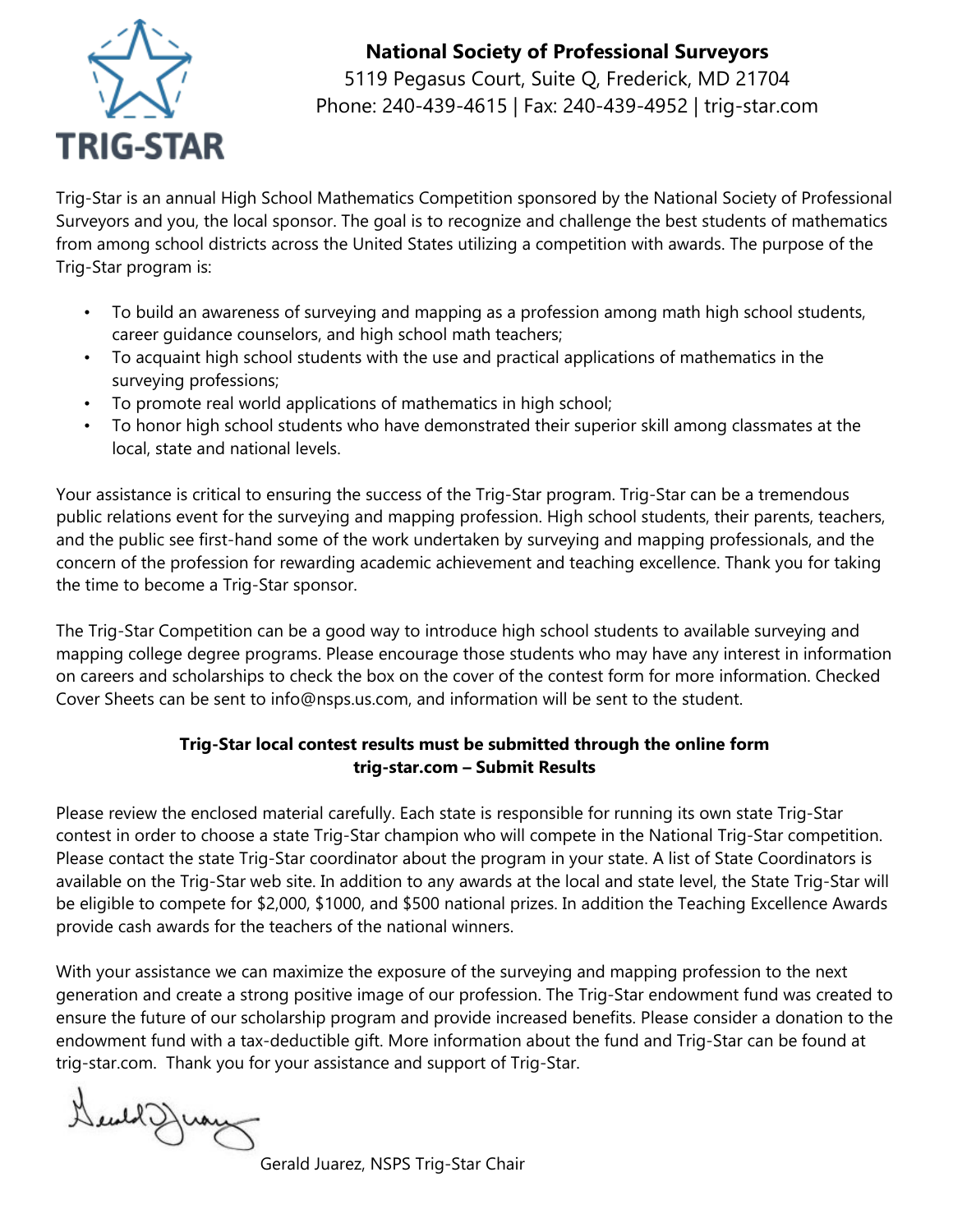

**PREPARATION FOR THE LOCAL CONTEST**

# **Contacting Your Local High School**

Making first contact with the High School is often the hardest thing to do when trying to get a Trig-Star Program going. Here are some tips:

- Do you know any teacher, guidance counselor or administrator at your local high school that could introduce you to a math teacher?
- Do any of your children, grandchildren, nieces, nephews, etc., attend a nearby high school where you would be willing to visit to present the Trig-Star program/test?
- Are there any of your neighbors or friends at church or social groups, teachers or school employees, or your fellow employees who may be able to steer you in the right direction to contact the trigonometry teacher or math department head?
- Find out when a teacher is available and make your contact at that time, don't wait for them to call you.

## **Presentation Suggestions**

One of the most important parts of the Trig Star Program is your initial presentation. The objective is to discuss careers in Surveying and Mapping with the students. Tell them briefly, what it is, why it's a good career, why we like it and how trigonometry is used in our business as a practical application of math.

There are many Trig-Star presentation formats that can be followed. The variations depend not only on your personal speaking style, but also other factors, such as the size of the group you will be talking to, the amount of time allowed for your presentation and the room configuration that you will be presenting in. For example, small groups allow for more hands-on demonstration of equipment and explanation of Survey Plats or Maps. Questions are more common in small groups and personal connections are easier to make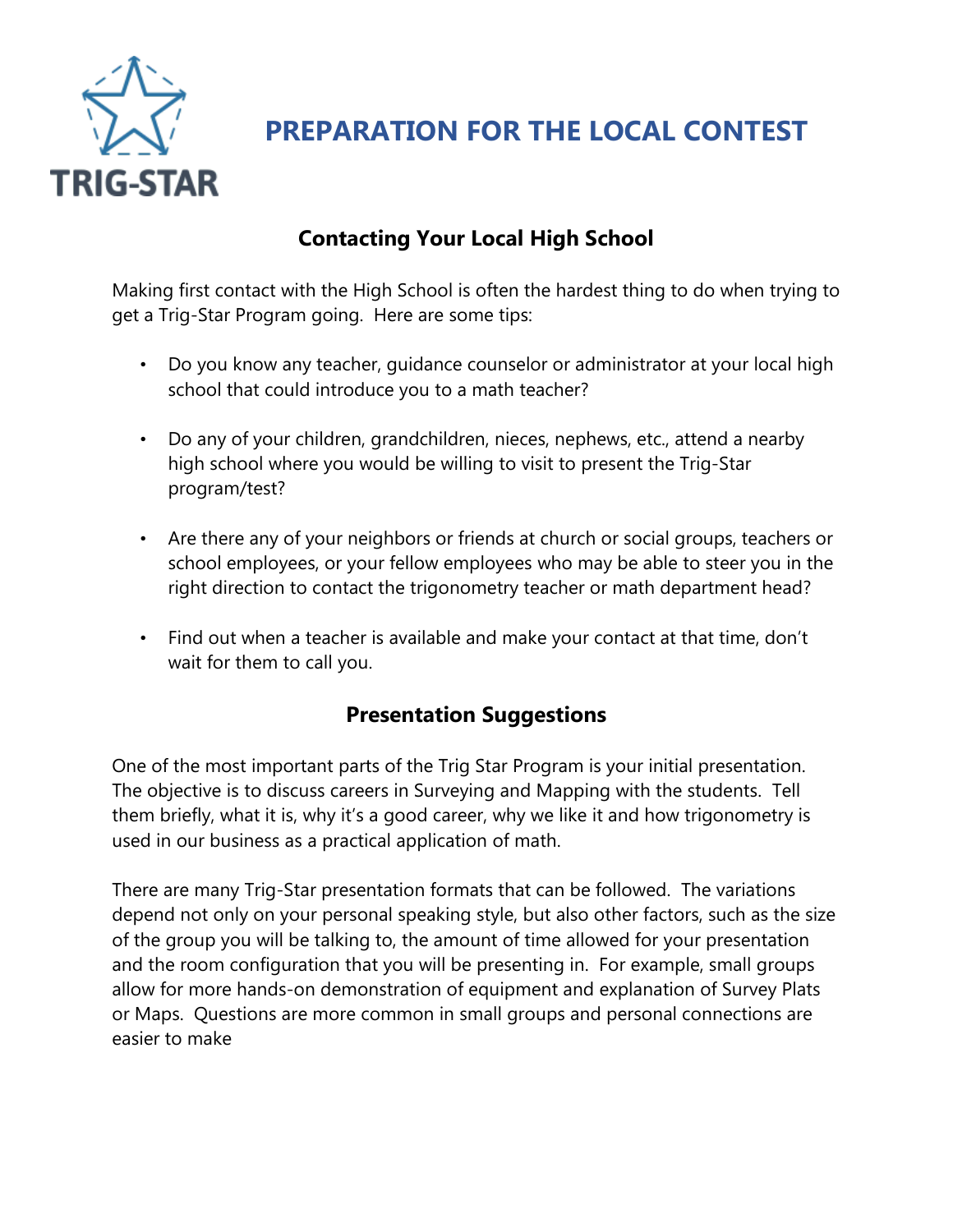On the other hand, larger groups will allow you to reach more students and you may feel that you have made more efficient use of your time. Visual aids and demonstrations make for better presentations. If you are going to do the contest online with remote students, try to work with the teacher to present your information to the group in the online setting.

Examples of Visual Aids and Demonstrations:

- Plats and Maps are always interesting to students, especially if it shows an area they are familiar with.
- Setting up a total station, using a drone, or demonstrating other survey technologies can encourage questions.
- Showing the types of data that is being captured and how it's being used can create discussions.
- Use of 3D/4D imagery from scans can also be a crowd pleaser.

If you can engage the students in doing some sample calculations they feel more involved. For example, set up the total station in the classroom, a prism in the back of the room and another prism out the door in the hallway, if possible. Then measure the two distances and the interior angle between the lines. Sketch the measurements on the board and ask the students to solve for the unknown distance through the wall. If they seem unsure on how to approach the problem help them determine that they must use the law of cosines and fill out the equation on the board, then all students can perform the calculations on their calculators and come up with an answer.

It is also important to discuss what they should know to prepare for the Trig-Star Competition, such as:

- Use of basic trigonometric functions (sine, cosine, tangent).
- Use of basic trigonometric formulas (law of sine, law of cosine, Pythagorean theorem) and their applications.
- Understanding and importance of rounding.
	- o Distances are rounded to the hundredth for the final answer only. Intermediate solutions for additional calculations should not be rounded, only the final answer. This may cause rounding errors.
	- o Angles are rounded to the second and shown as degrees, minutes and seconds, (DMS) for the final answers.
	- o Areas are rounded to the nearest whole unit.
- Use of notes and/or reference books are allowed. A basic formula sheet will be provided.
- Calculators are permitted. However, programmable calculators are banned from being used, and graphing calculators are considered to be programmable calculators. Programmable calculators are only allowed if they are administered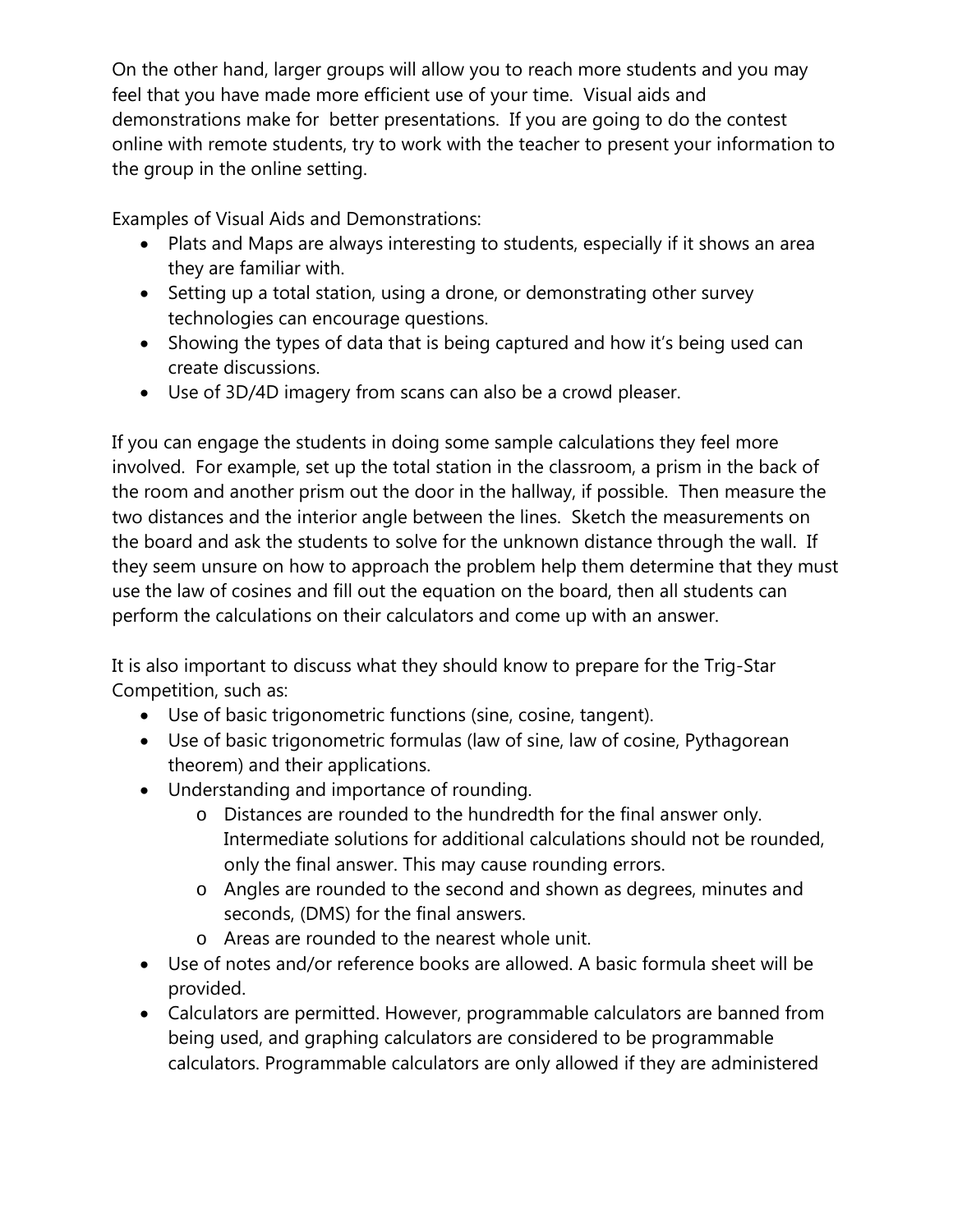by the school and the teacher has verified that the programs have been cleared prior to testing. Please review current Trig-Star Calculator Policy.

#### **Resources**

[NCEES Speaker's](https://ncees.org/education/ncees-speakers-link-and-speakers-kit/) Kit: Includes speakers guide, PowerPoint presentation, script, and videos

[BEaSURVEYOR.com](http://beasurveyor.com/)

[GetKidsIntoSurvey.com](http://www.getkidsintosurvey.com/) (free posters available)

[Additional resources and support items available through NSPS](https://trig-star.com/resources/) – Trig-Star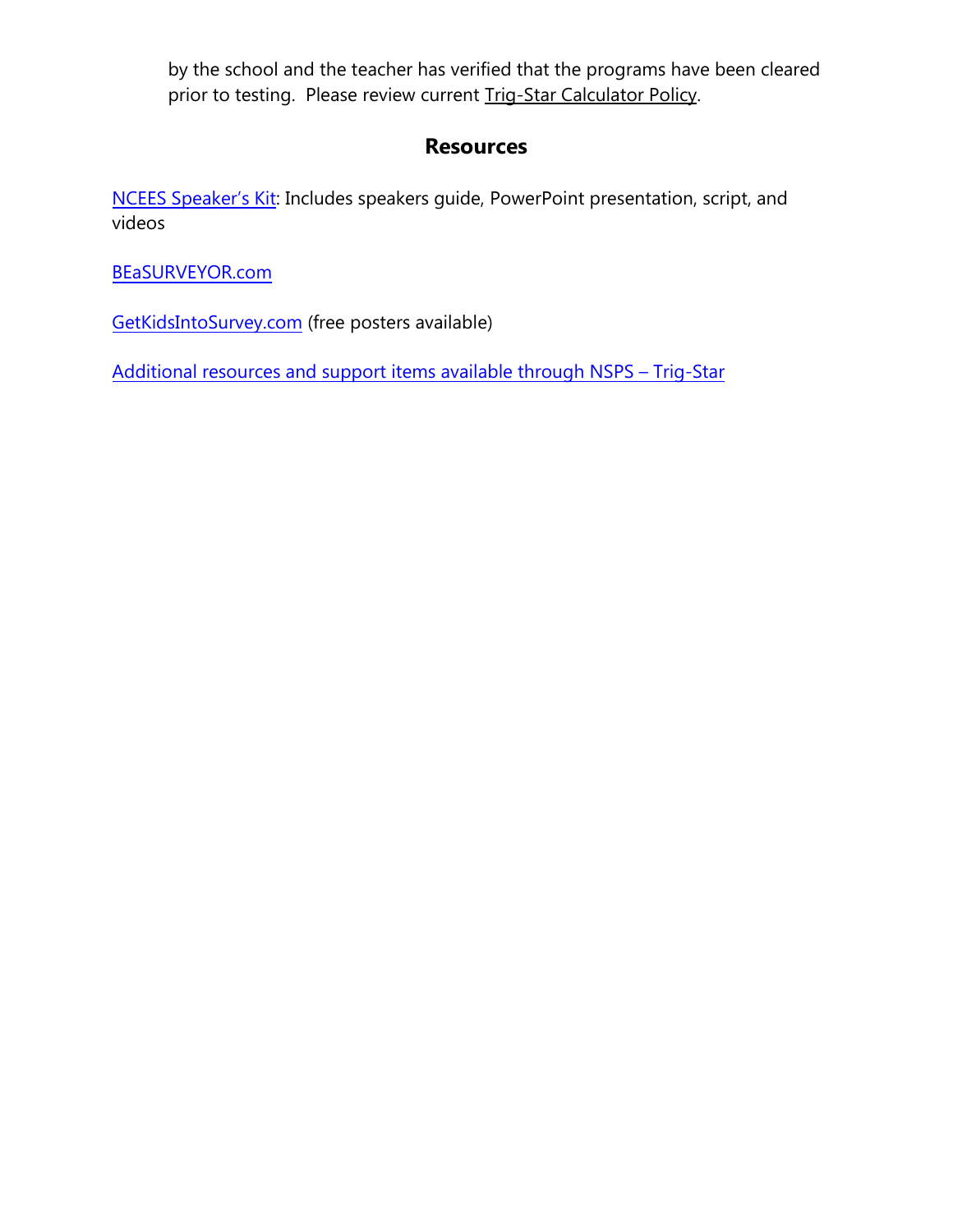

## **ADMINISTRATION OF THE LOCAL CONTEST IN PERSON TESTING**

The following instructions are to be used for the traditional in-person testing, utilizing a "paper" test. Prior to testing, the school sponsor should:

- Verify with NSPS, State Sponsor, or Local Sponsor that Trig-Star test license has been obtained. If the school is working under a State license, you should work with the State Coordinator to ensure that test is available for the current year.
- Choose a test date that is convenient for the school and any additional volunteers/proctors that may be assisting on site.
- Work with the school to establish a timeline for results, acknowledgment, and awards. It is the responsibility of the local and State sponsors to provide results, acknowledgment, and awards for their level of the contest. For test security, the actual test should not be returned to the teacher or the students.

#### ADMINISTRATION OF TEST

- 1. Work with school to secure a room for testing and provide an initial count of contestants.
- 2. Have enough copies of test available for distribution and secure a timer (stop watch, phone, etc.) for timing the contestants.
- 3. Obtain the help of additional proctors as needed to assist you with monitoring the contestants as they complete the exam. (Larger groups of contestants may require 2 to 3 proctors.) Teachers usually can fill this role.
- 4. Calculators are permitted for testing. However, programmable calculators are banned from being used, and Graphing calculators are considered to be programmable calculators. Programmable calculators are only allowed if they are administered by the school and the teacher has verified that the programs have been cleared prior to testing. Please review current Trig-Star Calculator Policy.
- 5. Notes and reference books are allowed. A basic formula sheet is provided at the back of test.
- 6. Contestants should be seated far enough apart to maintain test security.
- 7. Proctors may distribute tests while initial instructions are being read from the test cover sheet. Contestants may fill in the questions on the test cover sheet at this time but should be instructed NOT to open the test materials until told to do so.
	- a. The maximum time allowed to complete the test is 60 minutes.
	- b. Place answers in the spaces provided answers shown elsewhere will not count. Be sure to give answers in the format requested.
	- c. All competition materials will be collected when you are finished.
	- d. Raise both hands when you finish your time will be noted to the nearest second. (Disability accommodations should be made, if needed)
	- e. After your test is collected, you may leave the room, unless instructed otherwise. (Check with school for appropriate instructions)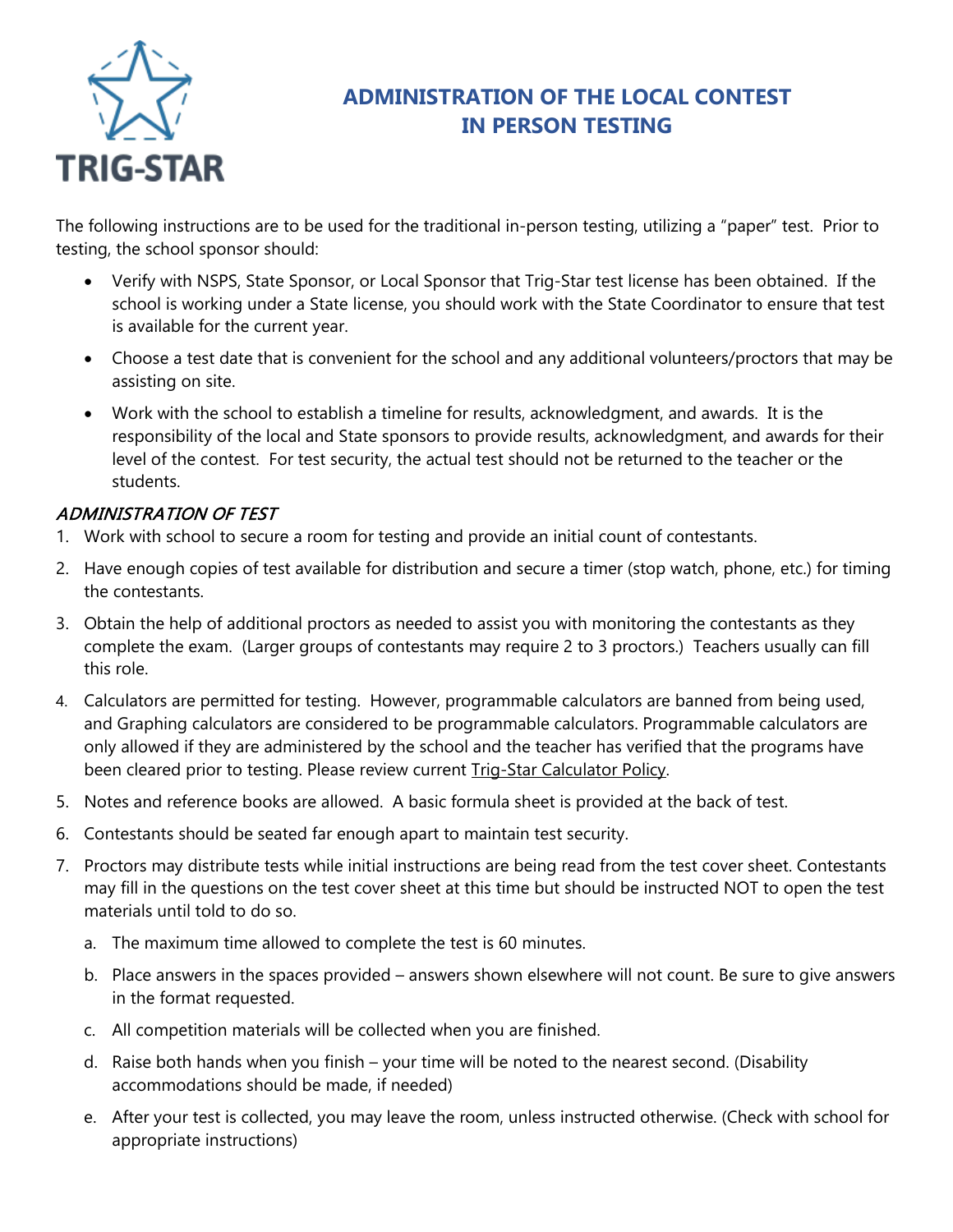- f. First place is awarded to the competitor with the highest score in the shortest amount of time.
- 8. Instruct the contestants to open the test materials, print their name in the space provided on the first page and begin.
- 9. Start the timer.
- 10. As the contestants finish, record their time to the nearest second on the test cover sheet and collect the test and any other test materials (scratch paper, etc.).
- 11. After 60 minutes, collect all tests that have not been turned in and record a time of 60 minutes

#### GRADING AND SCORING OF TEST

If you are giving the exam by yourself, you may find it easier to take all the exams home and score them at a later time. If there are two or more of you giving the exam, while one person is keeping the official time (collecting completed exams and marking the times on them); the other person could be scoring the exams.

The highest score determines the Trig-Star winner. If there are two or more students with the same score, the shortest time of the group determines the winner.

Students naturally want to know how they did on the exam, even if they didn't come out on top. Obviously, for the security of the exam, you cannot give copies of the exams back to the students or.

If you give a score sheet to the teacher, let them know about your scoring policy.

#### REPORTING

It is important to report test results of each participating high school to both the State Trig-Star Coordinator and NSPS to ensure that participants have the opportunity for future scholarships. The following information should be provided to the State Coordinator, which may be used to determine the overall State Winner:

- Local Contest Report Form
- Copy of first place winner test (paper)
- List of student participants (name and current grade)

Similarly, the above information should be provided to NSPS through the "Submit Results" portal on the Trig-Star website: <https://trig-star.com/>

#### **The following order forms can be found under Resources at trig-star.com**

- Trig-Star plaques are available, but the sponsor will have to have it engraved with the winning student's name, high school name and year of the award. You can include the sponsors name on the plaque.
- $1$ <sup>st</sup>, 2<sup>nd</sup> and 3<sup>rd</sup> Place Participation Medals may be purchased.
- A certificate of participation form is downloadable.
- Sample Press Release is available on the website: trig-star.com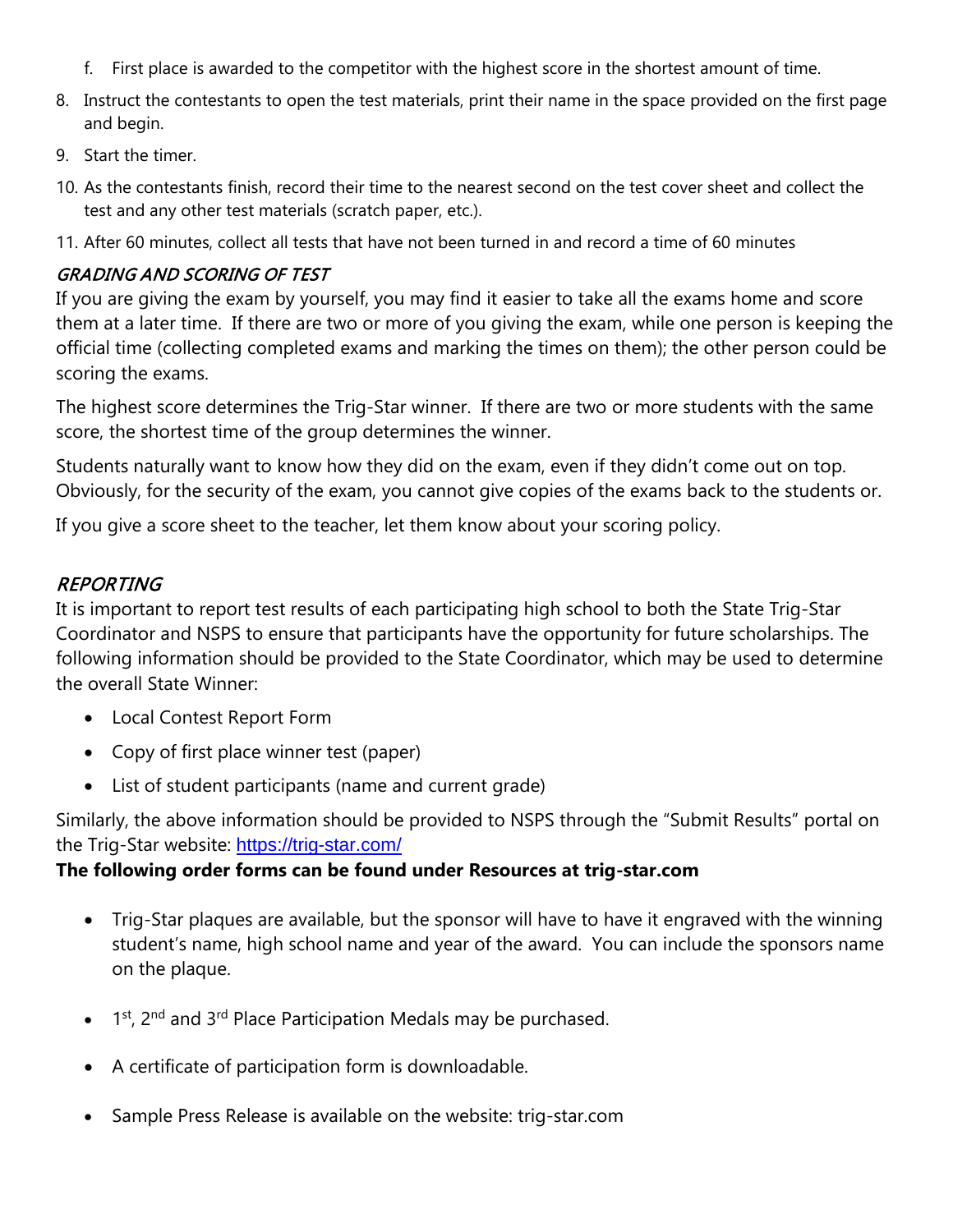

#### **ADMINISTRATION OF THE LOCAL CONTEST ON-LINE CONTEST**

The following instructions are to be used for online testing, when the students are gathered in-person at one location. If, due to restrictions, this is not possible or the only way to administer the test if all of the students are participating remotely, then special arrangements with the State Trig-Star Coordinator (in consultation with NSPS) will need to be made. Prior to testing, the school sponsor should:

- Verify with NSPS, State Sponsor, or Local Sponsor that Trig-Star test license has been obtained. If the school is working under a State license, you should work with the State Coordinator to ensure that test is available for the current year.
- Choose a test date and time that is convenient for the school.
- Reach out to State Coordinator and/or NSPS to obtain a unique link to access the online test. Information required to receive a link includes:
	- o School Name (City and State)
	- o Sponsor (contact info)
	- o Date of test
	- o Time of test. Due to the nature of the online testing platform, the link will be available 30 minutes prior to start and 30 minutes after assumed end to account for connectivity issues that may arise. The contestants will be allowed 60 minutes to complete the test.
- Work with the school to establish a timeline for results, acknowledgment, and awards. It is the responsibility of the local sponsor and State Coordinator to provide results, acknowledgment, and awards for their level of the contest. Please review current Trig-Star Calculator Policy.

#### ADMINISTRIATION OF TEST

- 1) Work with the school to ensure that all computers used for testing have access to the internet. Additional proctors may be needed to assist you with monitoring the competition if the online testing is held in an inperson setting with multiple locations such as additional classrooms or computer labs. Teachers usually can fill this role.
- 2) The Sponsor will receive a school specific link that will be activated for the date and time previously requested. This information should be shared with the teacher who will pass it on to the students.
- 3) The following rules and instructions should be read to students prior to accessing the link:
	- a) You will be given 60 minutes to complete the test.
	- b) Calculators are permitted for testing. However, programmable calculators are banned from being used, and Graphing calculators are considered to be programmable calculators. Programmable calculators are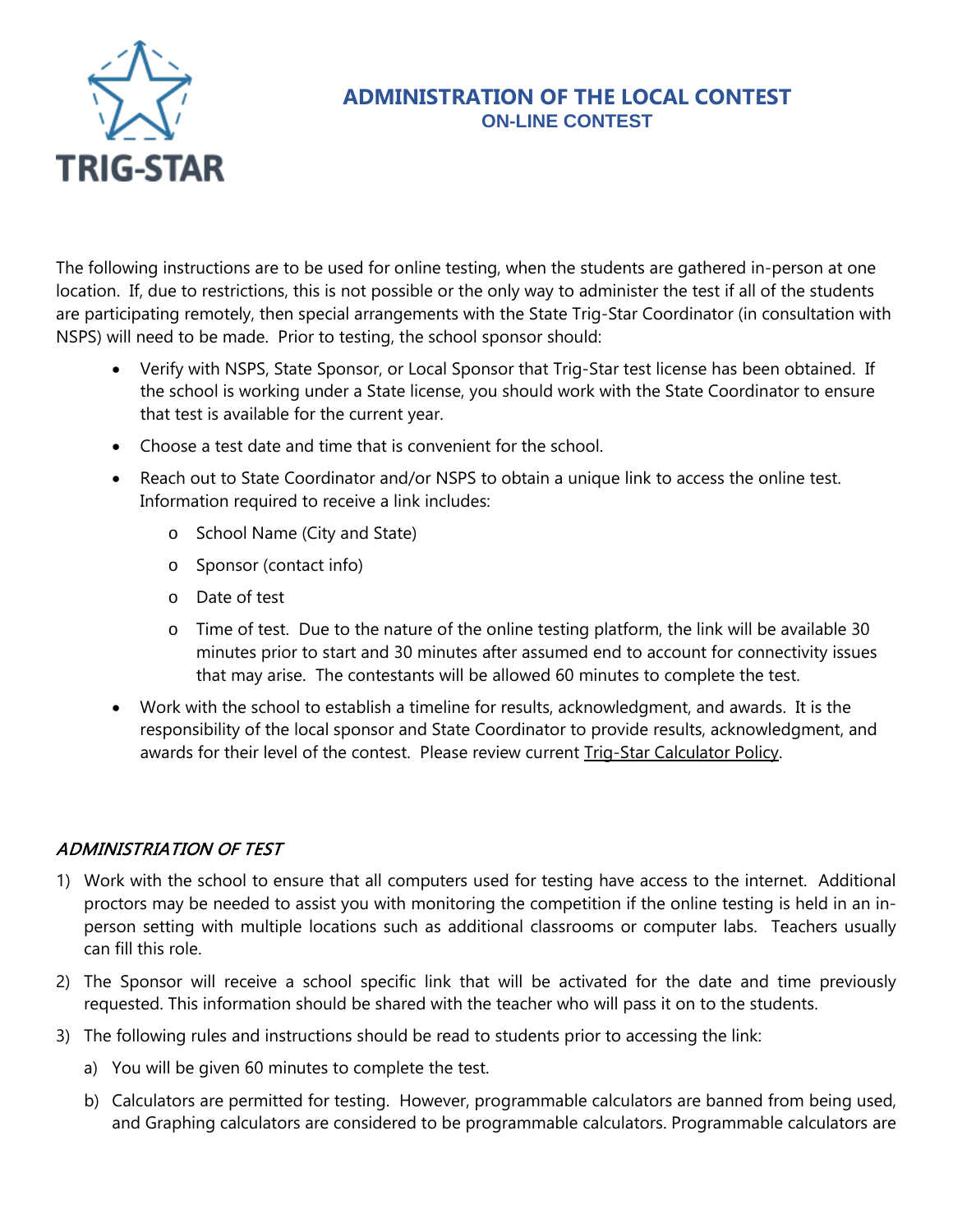only allowed if they are administered by the school and the teacher has verified that the programs have been cleared prior to testing.

- c) No software programs other than those required for the online testing may be used while taking the test.
- d) Notes and reference books are not allowed. A basic formula sheet will be provided electronically with test link.
- e) Answers must be in the format requested.
- f) You can click on image to increase its size.
- g) The online platform will allow you to skip questions; and then go back. Be sure to review your test prior to submitting.
- h) A countdown clock will be shown during the test to assist you with time management.
- i) Any technological issues should be reported immediately to your instructor. Reporting should include the date, time, and specifics of the occurrence.
- j) After finishing the test, follow the instructions provided by the school / teacher.
- k) First place is awarded to the competitor with the highest score. In the event of a tie score, the student that completed fastest wins.
- 4) Instruct the students to log onto the online testing platform using the link provided.
	- a) Complete the student information and start your test. The timer will automatically start when the student starts the test.

#### GRADING AND SCORING OF TEST

Once testing is complete, the sponsor should request the online test results from their Local Sponsor, State Coordinator and/or NSPS, whoever is their main contact. The results will be sent in a spreadsheet format and should be reviewed and certified by the local sponsor prior to announcement of winners.

Certification of results include verification of test takers and review of answer formats. In some cases, students may have included additional carriage spaces or words that may not have been accepted by the online test platform. For example: 135-22-06, instead of 135-22-06 for an angular answer OR 321 square units, instead of 321. If you give a score sheet to the teacher, let them know about the scoring policy.

The highest score determines the Trig-Star winner. If there are two or more students with the same score, the shortest time of the group determines the winner.

Students naturally want to know how they did on the exam, even if they didn't come out on top. Obviously, for the security of the exam, you cannot give copies of the exams back to the students.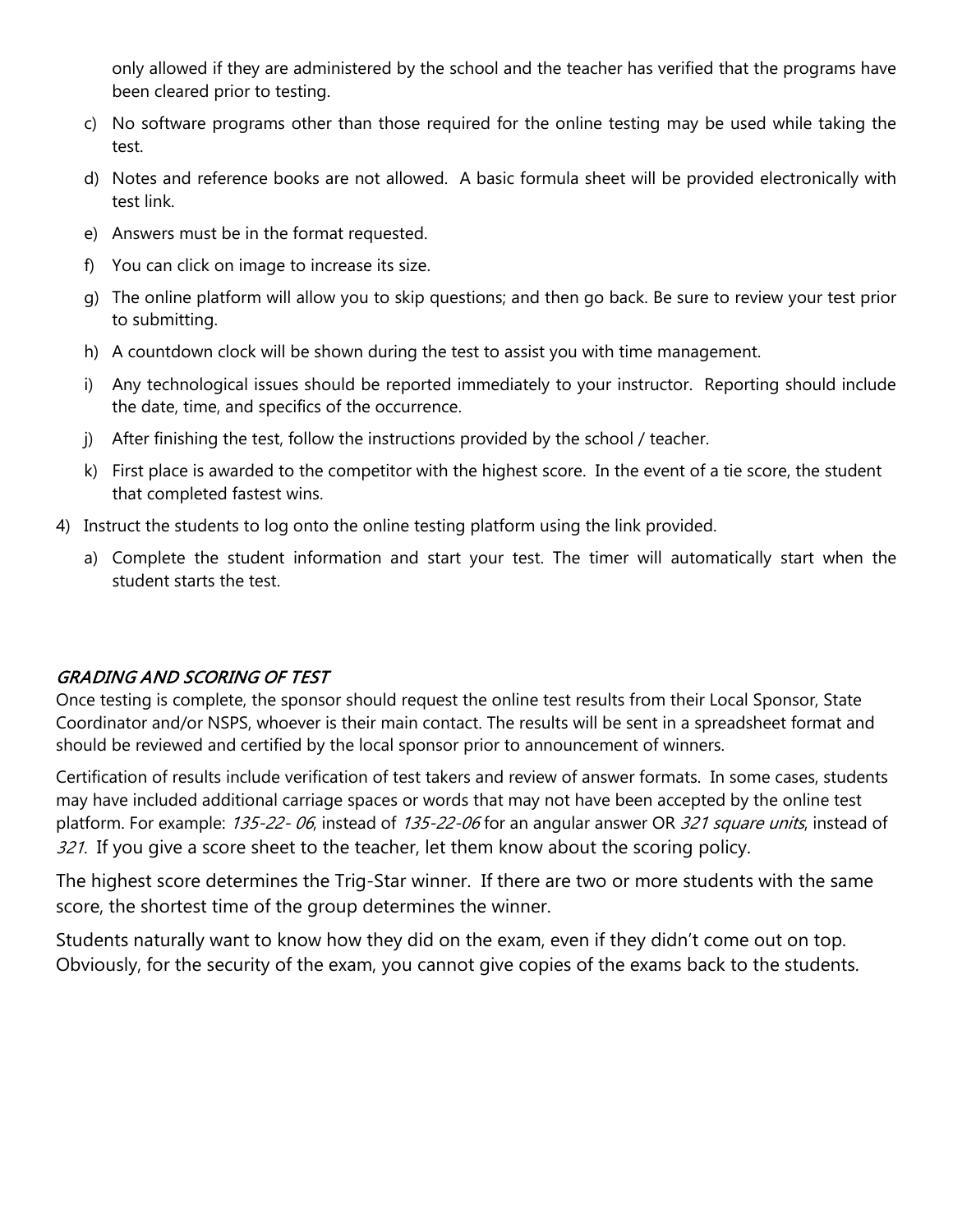#### REPORTING

It is important to report test results of each participating high school to both the State Trig-Star Coordinator and NSPS to ensure that participants have the opportunity for future scholarships. The following information should be provided to the State Coordinator, which may be used to determine the overall State Winner:

- Local Contest Report Form
- Copy of first place winner test (online results that have been certified)
- List of student participants (name and current grade)

Similarly, the above information should be provided to NSPS through the "Submit Results" portal on the Trig-Star website: <https://trig-star.com/>

#### **The following order forms can be found under Resources at trig-star.com**

- Trig-Star plaques are available, but the sponsor will have to have it engraved with the winning student's name, high school name and year of the award. You can include the sponsors name on the plaque.
- 1<sup>st</sup>, 2<sup>nd</sup> and 3<sup>rd</sup> Place Participation Medals may be purchased.
- A certificate of participation form is downloadable.
- Sample Press Release is available on the website: trig-star.com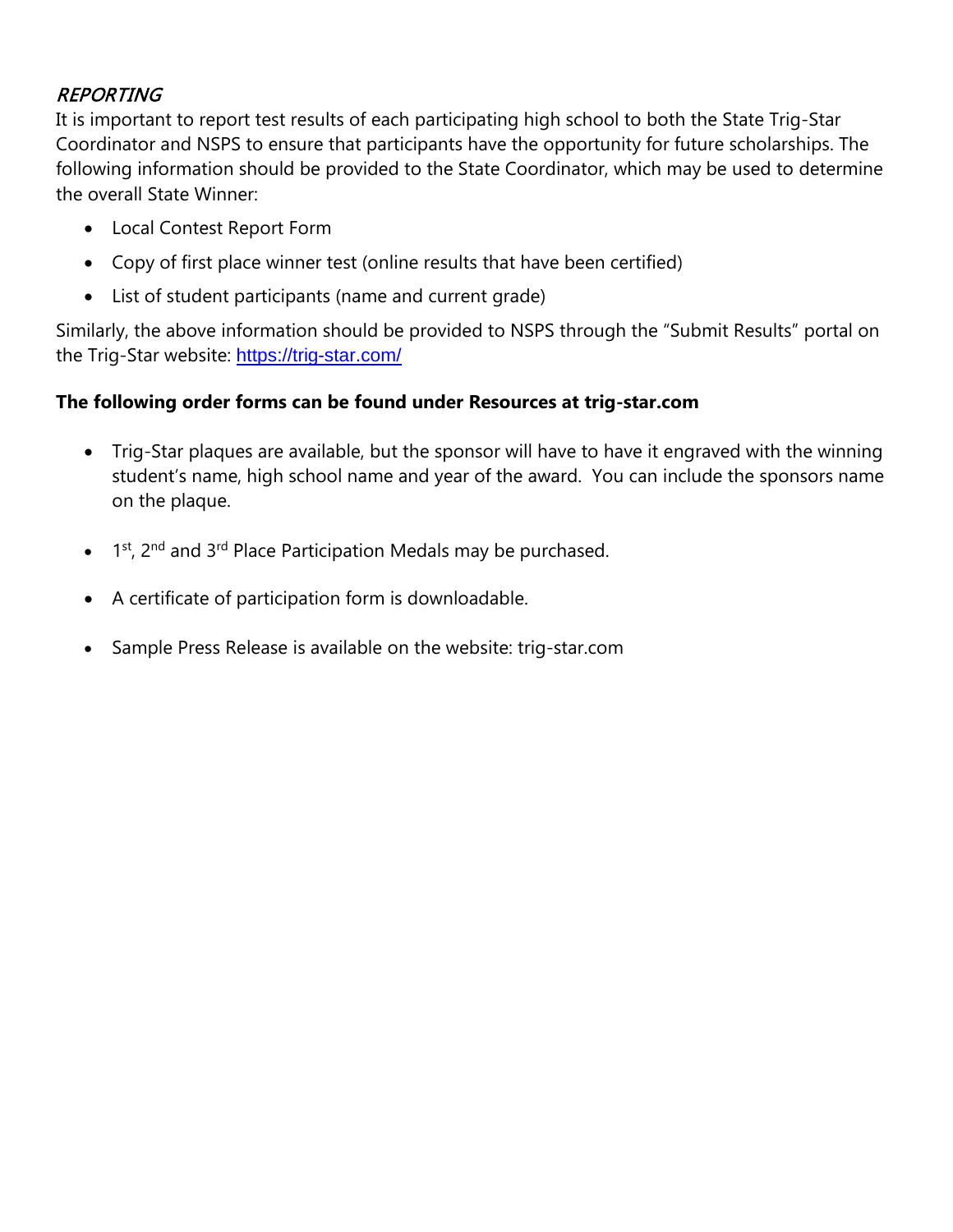

# **TRIG-STAR CONTEST AWARDS & TESTING DATES**

#### LOCAL CONTEST – LEVEL 1

Local sponsors should work with the State Trig-Star Coordinator to ensure local testing is complete prior to the deadline to announce the State Trig-Star. The following information should be provided to the State Trig-Star Coordinator, which may be used to determine the overall State winner:

- Local Contest Report Form
- Copy of first place winners test (paper), or online testing results
- List of student participants (name and current grade) excel spreadsheet preferred

Similarly, the above information should be provided to NSPS through the "Submit Results" portal on the Trig-Star website:<https://trig-star.com/>

#### STATE WINNER NOTIFICATION

State Trig-Star Coordinators shall choose and submit the State Trig-Star winners to NSPS between **May 1 and June 1**. The following information should be provided to NSPS when submitting the State winner:

- State Report Form
- List of participating high schools
- Total number of Trig-Star Contest participants within the State
- Value and nature of any awards given at the local level and by the State Society / Association

#### NATIONAL CONTEST – LEVEL 2

State Trig-Star winners are offered the opportunity to take part in the National Contest. The test administrators will receive the National Trig-Star test after submission of the State winner's name and test administrators contact information to NSPS. Test should be administered in accordance with the instructions and returned to NSPS with a postmark no later than July 1.

#### NATIONAL CONTEST AWARDS

The National Trig-Star winners will receive \$2,000 for first place, \$1,000 for second place, and \$500 for third place, in addition to any awards at the state and local level. The winner' trigonometry teachers will receive a Teacher Excellence Award in the amount of \$1,000 for first place, \$500 for second place, and \$250 for third place.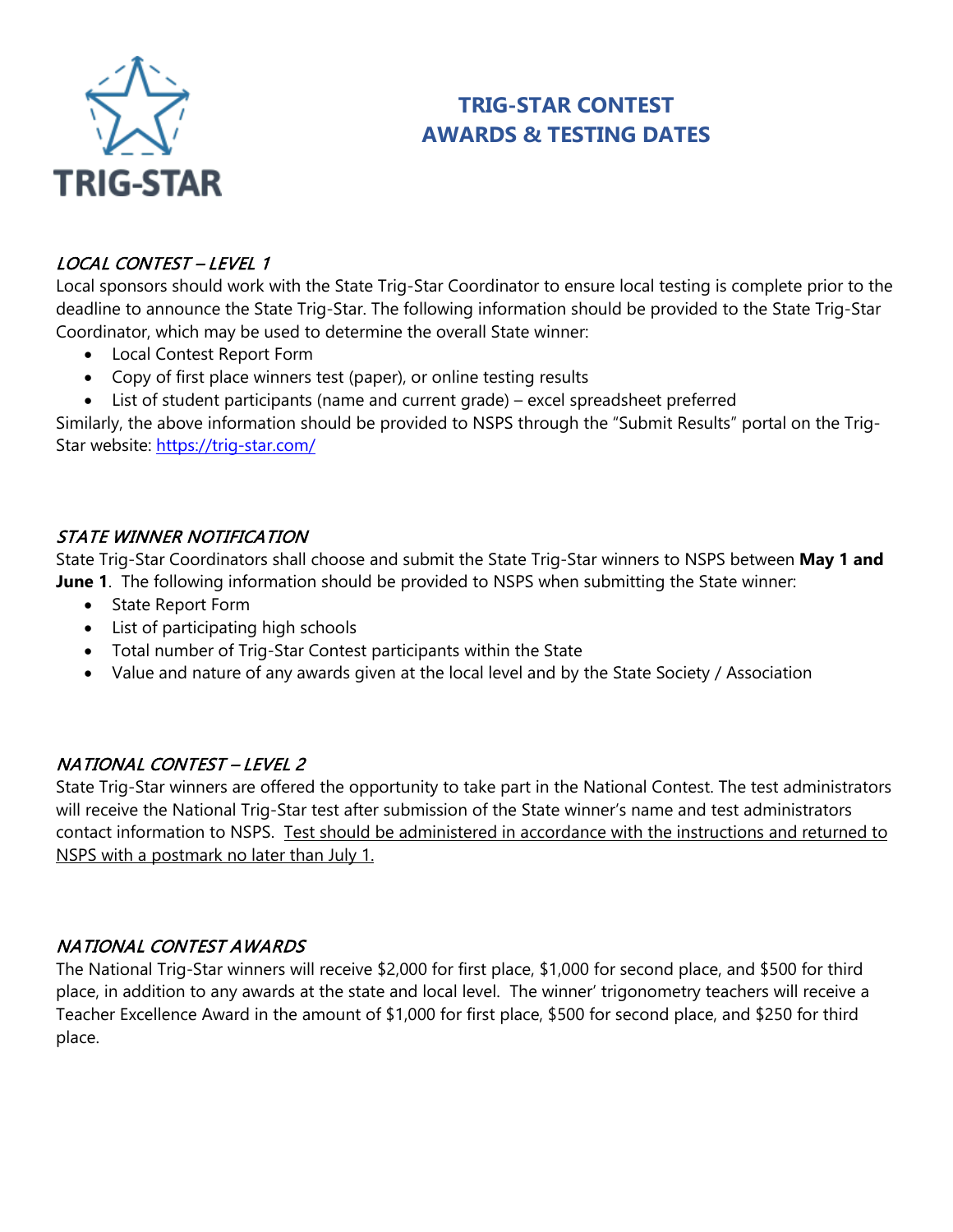# **LOCAL CONTEST RULES**



- 1. Only one TRIG-STAR is allowed per high school per year. The winner will be designated the TRIG-STAR for that particular school year.
- 2. All contestants in a particular high school must begin the TRIG-STAR test at the same time.
- 3. The winner is the student with the highest score in the fastest time to solve the problems provided. The contest incorporates the use of complex trigonometric functions including right triangle formulas, circle formulas, the law of sines, and the law of cosines to solve real problems typically encountered in the surveying and mapping professions.
- 4. The competition is sanctioned nationally by the National Society of Professional Surveyors and state surveying Societies, Affiliates and Associations. The local sponsor is responsible for all contest fees, local promotion, news coverage, and presentation of local awards.
- 5. There shall be no cost to the contestant for the privilege of competing for the award designation Trig-Star. All Trig-Star contestants are eligible to apply to NSPS for the Trig-Star Scholarship.
- 6. Calculators are permitted for testing. However, programmable calculators are banned from being used, and graphing calculators are considered to be programmable calculators. Programmable calculators are only allowed if they are administered by the school and the teacher has verified that the programs have been cleared prior to testing. Please review current Trig-Star Calculator Policy.
- 7. Notes and reference books are not allowed. A basic formula sheet is provided at the back of test, or included with the online test package.
- 8. The maximum amount of time to complete the test is 60 minutes.

Proper reporting of test results must be provided to the State Trig-Star Coordinator for the contest winner to be eligible for the State Contest. Similar reporting should be provided to NSPS through the "Submit Results" portal on the Trig-Star website: https://trig-star.com/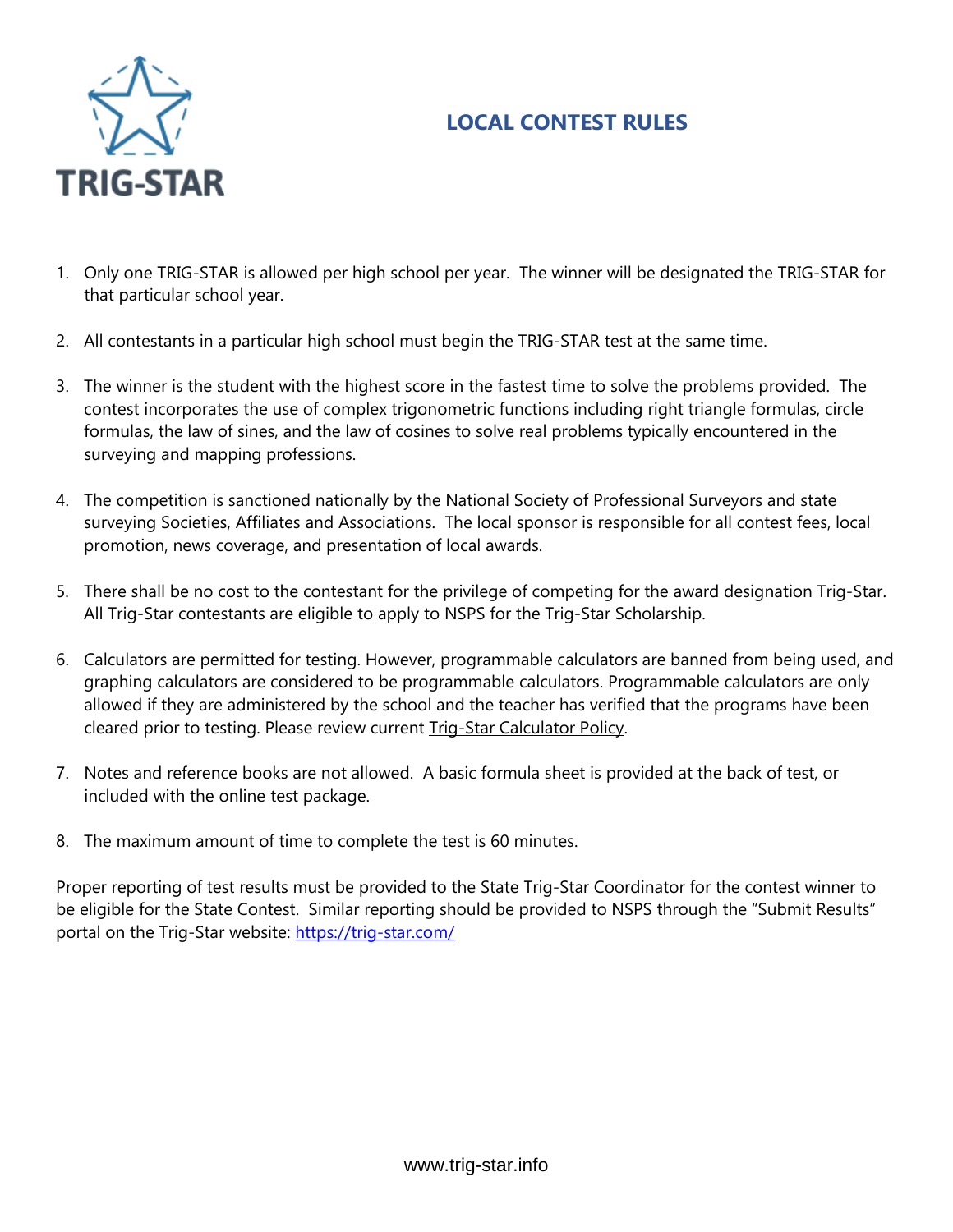# **Sample Certificate of Participation** MS Word document is attached to Trig-Star packet as an attachment.

*National Society of Professional Surveyors* 

# CERTIFICATE OF PARTICIPATION

*Is hereby presented to*

*In recognition of your participation in the*

# TRIG-STAR COMPETITION



 \_\_\_\_\_\_\_\_\_\_\_\_\_\_\_\_\_\_\_\_\_\_\_\_\_\_\_\_\_\_\_\_\_\_\_\_\_\_\_\_\_\_\_\_ Trigonometry Teacher

 $\frac{1}{2}$  ,  $\frac{1}{2}$  ,  $\frac{1}{2}$  ,  $\frac{1}{2}$  ,  $\frac{1}{2}$  ,  $\frac{1}{2}$  ,  $\frac{1}{2}$  ,  $\frac{1}{2}$  ,  $\frac{1}{2}$  ,  $\frac{1}{2}$  ,  $\frac{1}{2}$  ,  $\frac{1}{2}$  ,  $\frac{1}{2}$  ,  $\frac{1}{2}$  ,  $\frac{1}{2}$  ,  $\frac{1}{2}$  ,  $\frac{1}{2}$  ,  $\frac{1}{2}$  ,  $\frac{1$ Local Sponsor

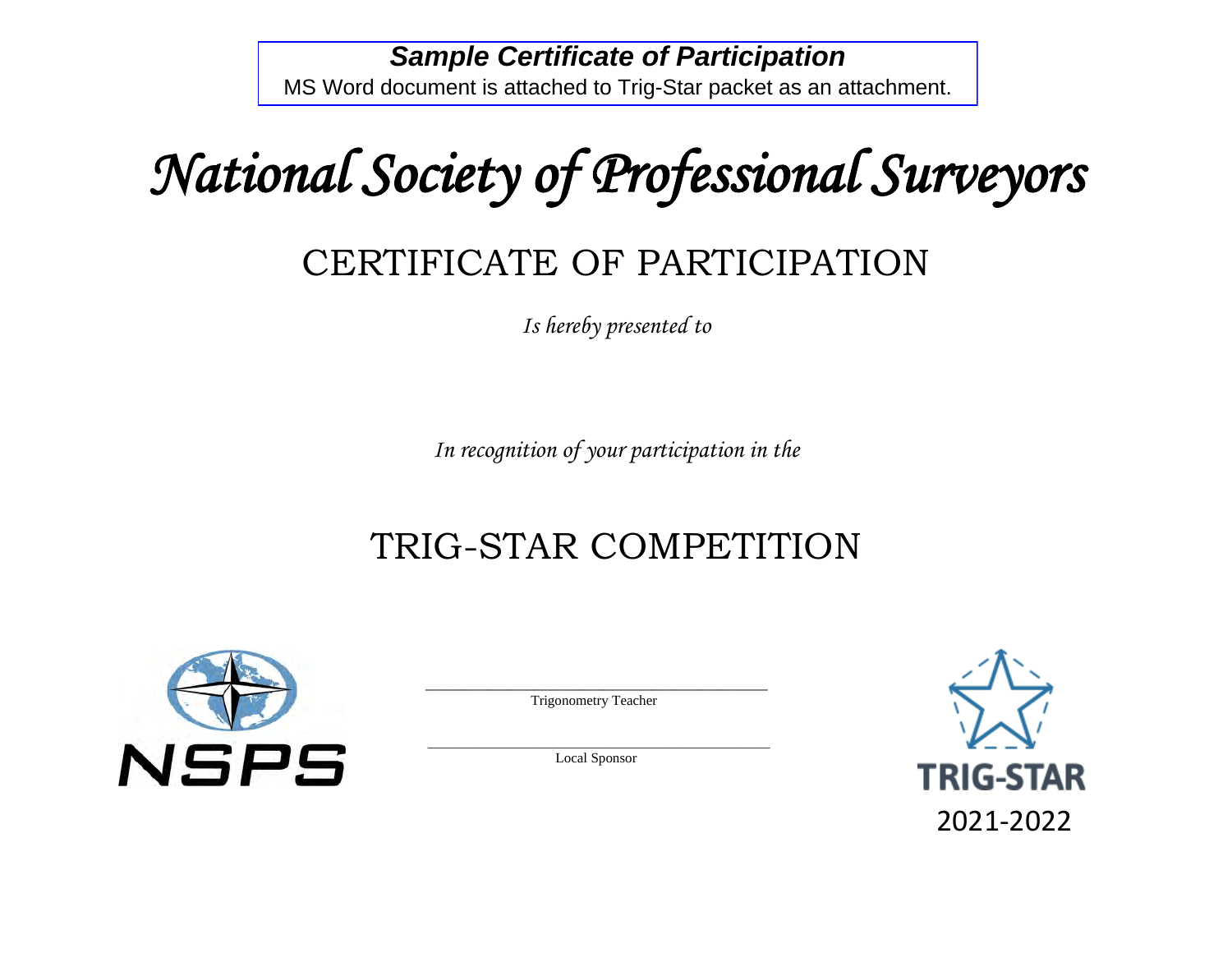

# 2021-2022 **Sample Problems**



**Sponsored by National Society of Professional Surveyors**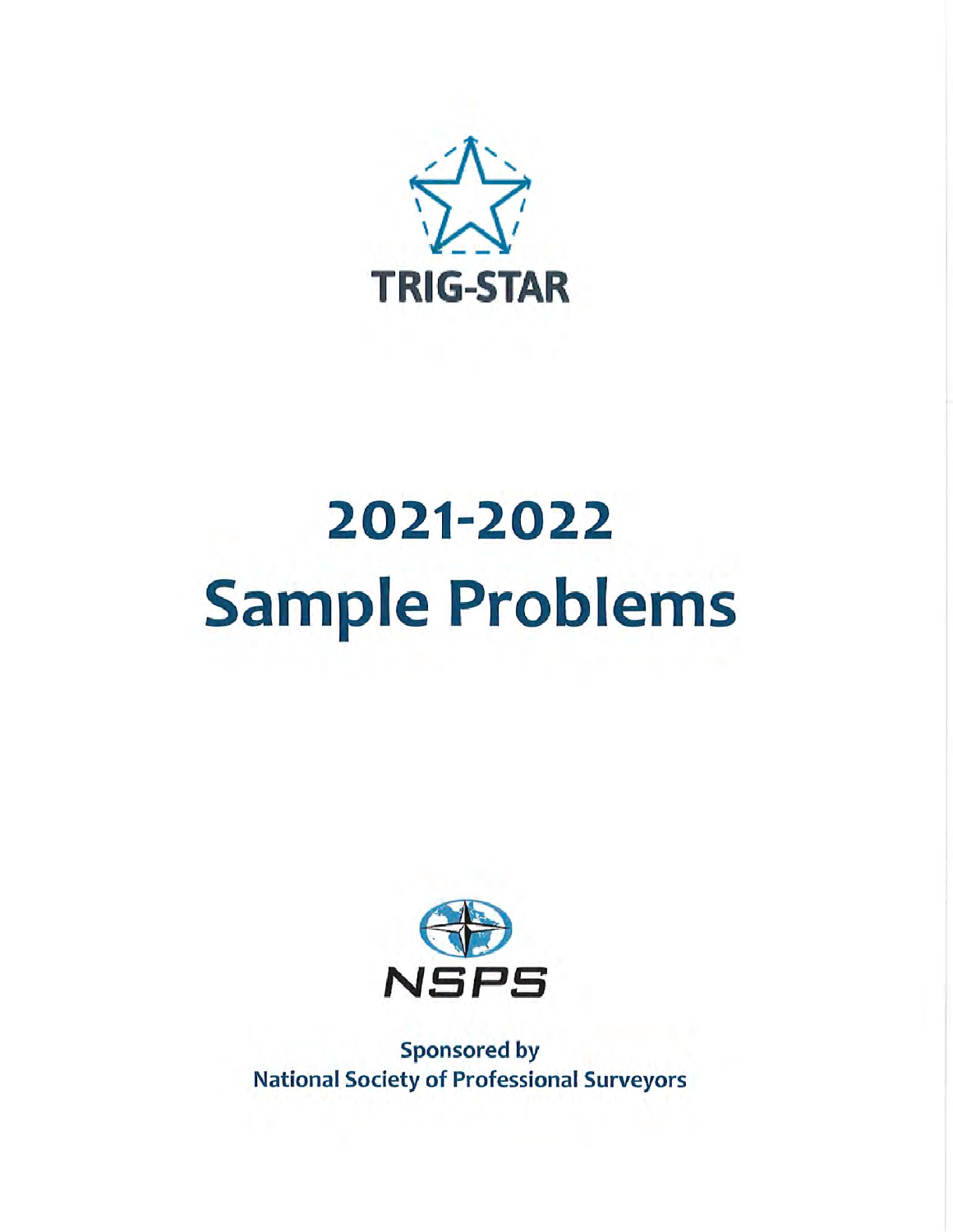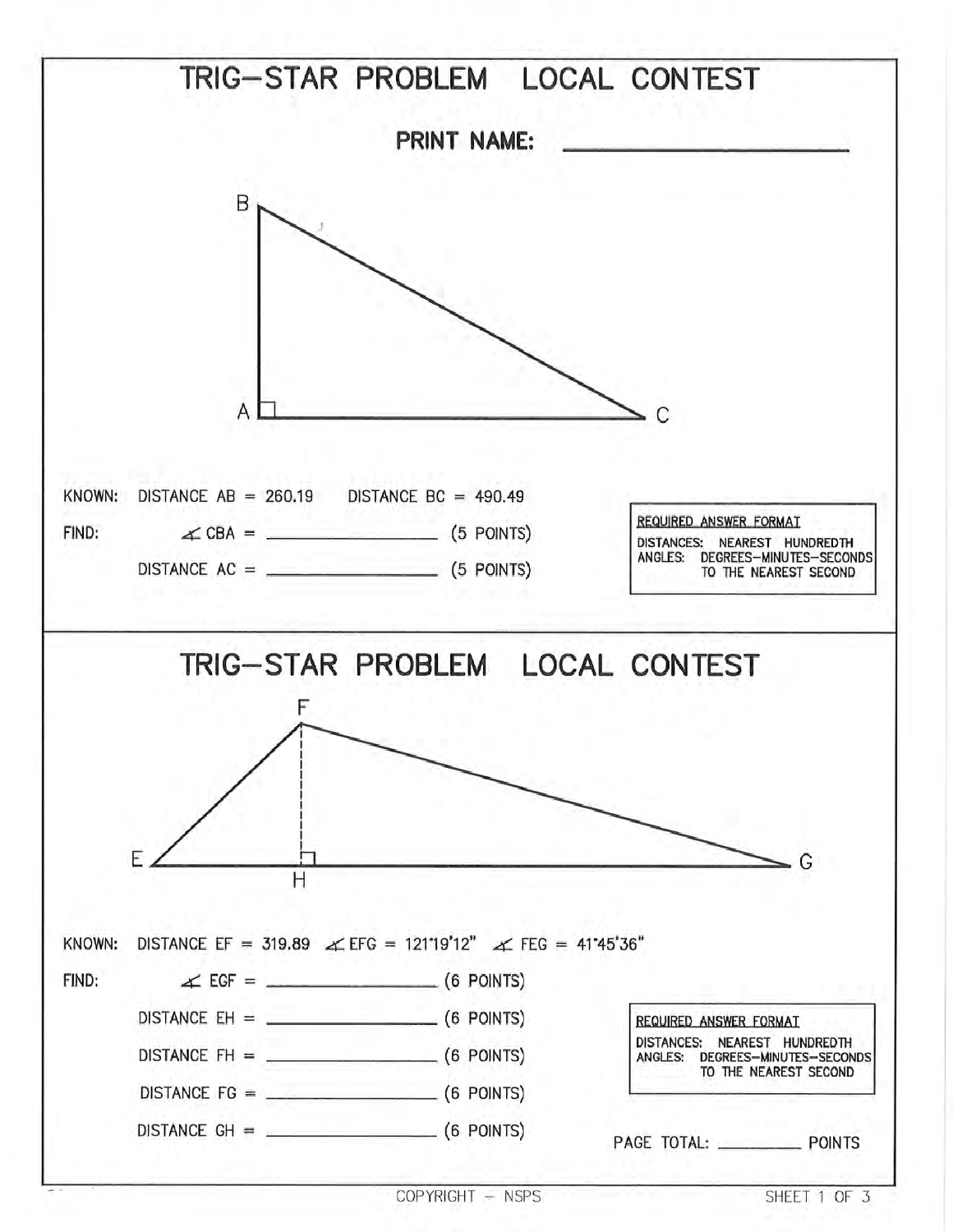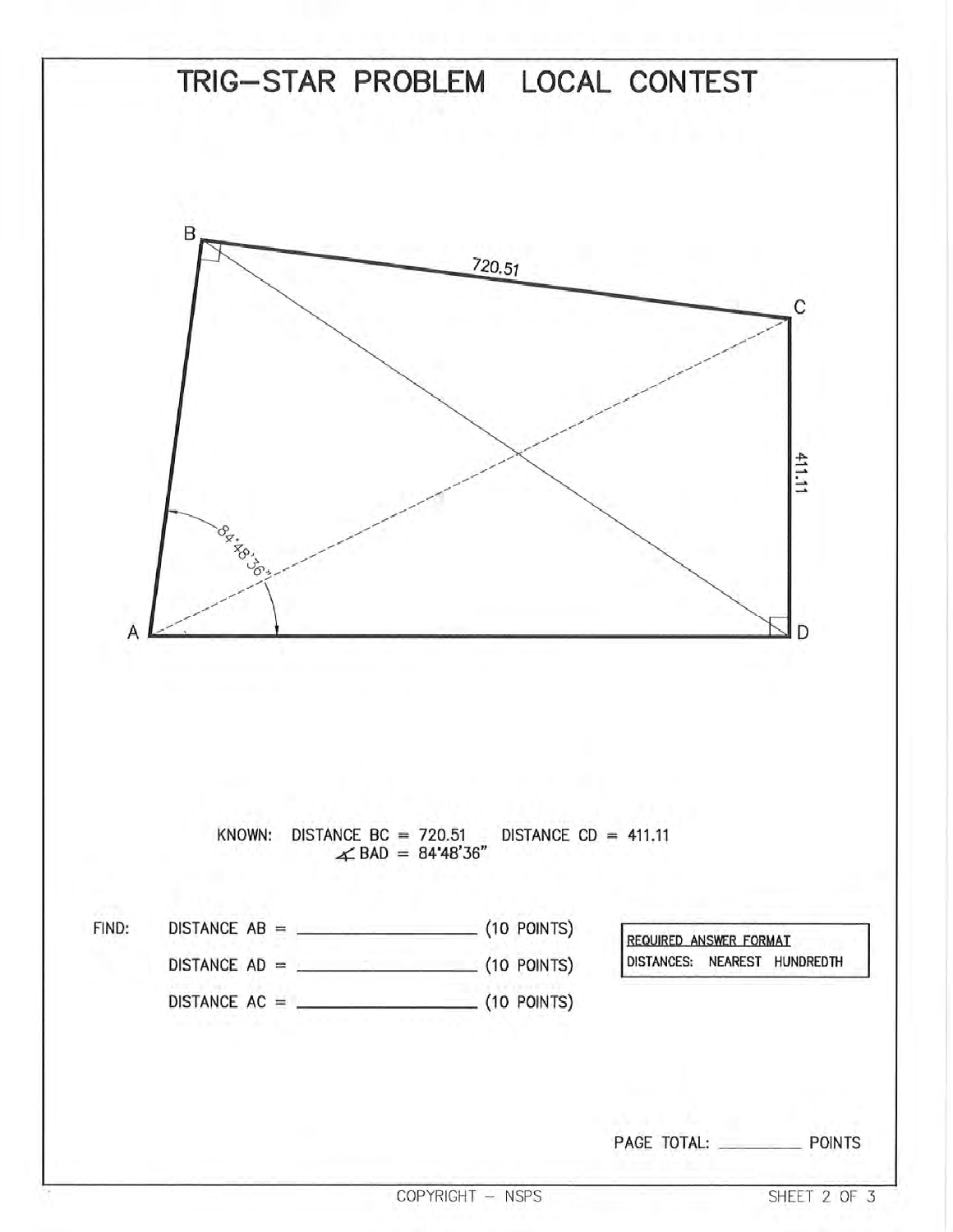# TRIG-STAR PROBLEM LOCAL CONTEST

A LOCAL TRAFFIC ENGINEERING DEPARTMENT HAS DETERMINED THE NEED FOR AN OVERHEAD SIGNAL LIGHT SYSTEM AT A VERY BUSY INTERSECTION. THE SUPPORT POLES NEED TO BE PLACED AT POINTS A AND B. DUE TO HEAVY TRAFFIC VOLUME, THE FIELD MEASUREMENTS BY THE SURVEY CREW WERE LIMITED TO THE FOLLOWING SKETCH:

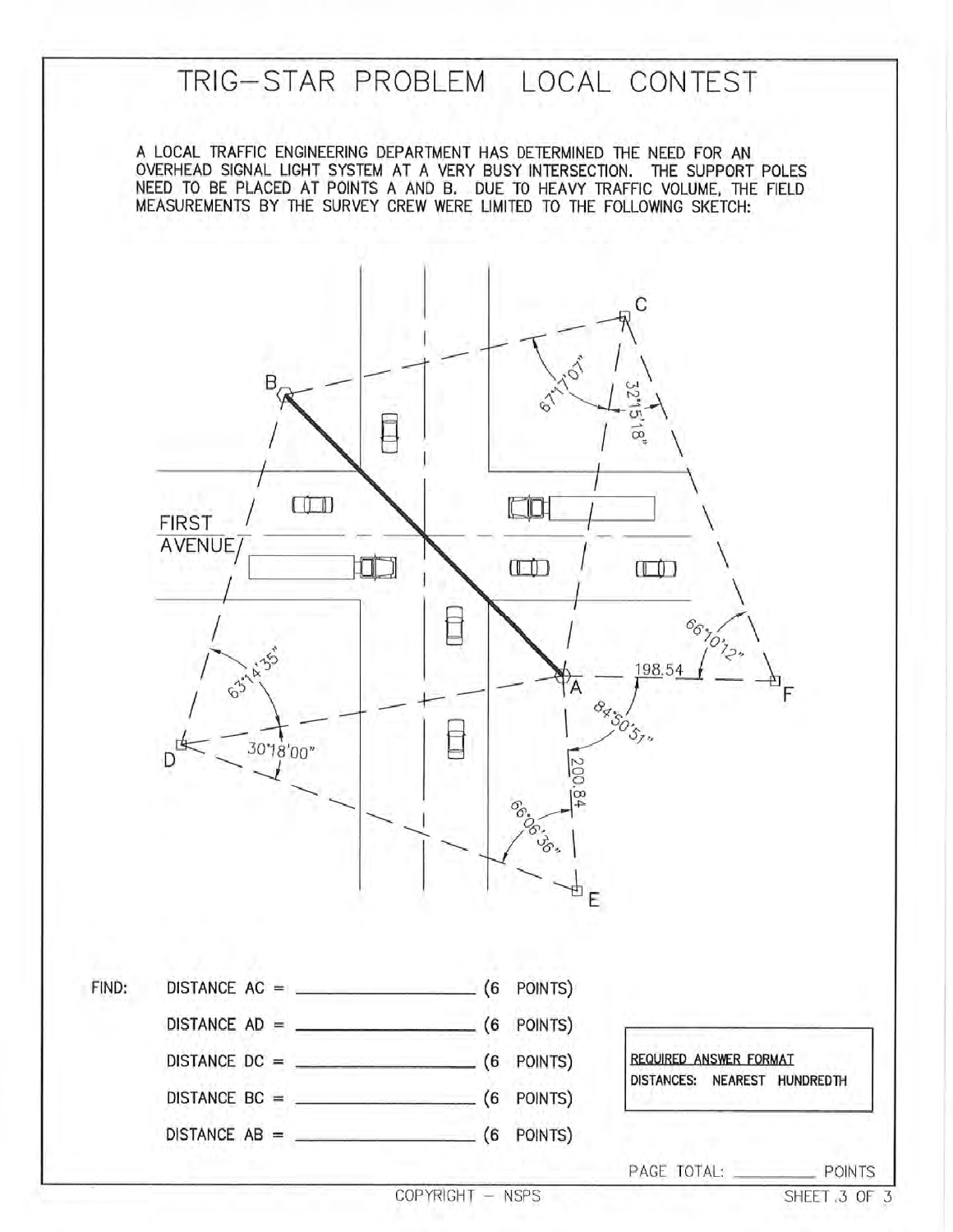